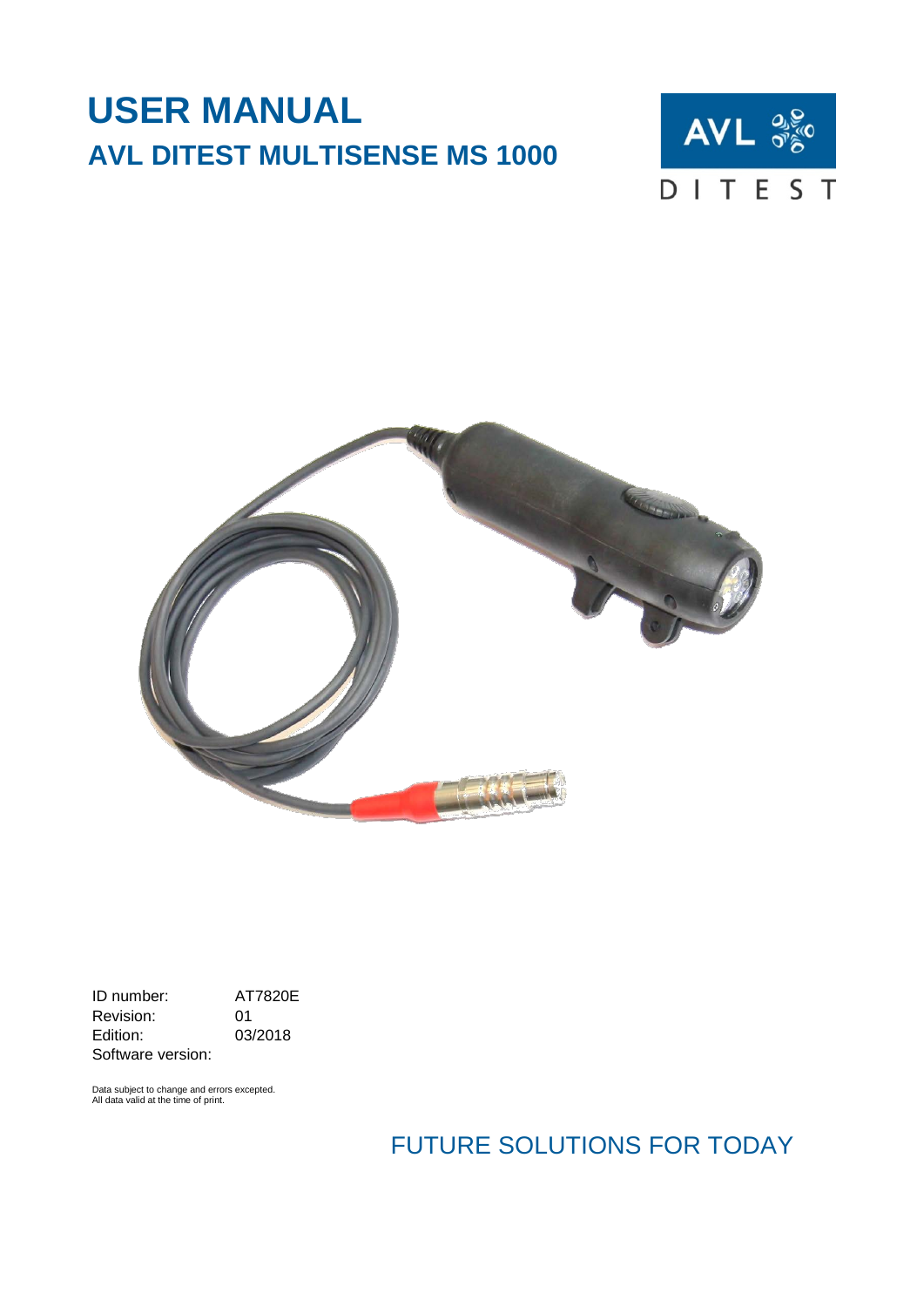AVL DiTEST GmbH Alte Poststrasse 156 8020 Graz AUSTRIA Phone: +43 316 787-0 Fax: +43 316 787-1460 [ditest@avl.com](mailto:ditest@avl.com) [www.avlditest.com](http://www.avlditest.com/)

Copyright © 2018 AVL DiTEST GmbH, all rights reserved.

The content of this publication may not be reproduced in any way or forwarded to third parties, either in part or in full, without the prior written consent of AVL DiTEST. This publication was created with due care such that AVL DiTEST is not liable for any remaining errors or omissions or for any damages arising therefrom.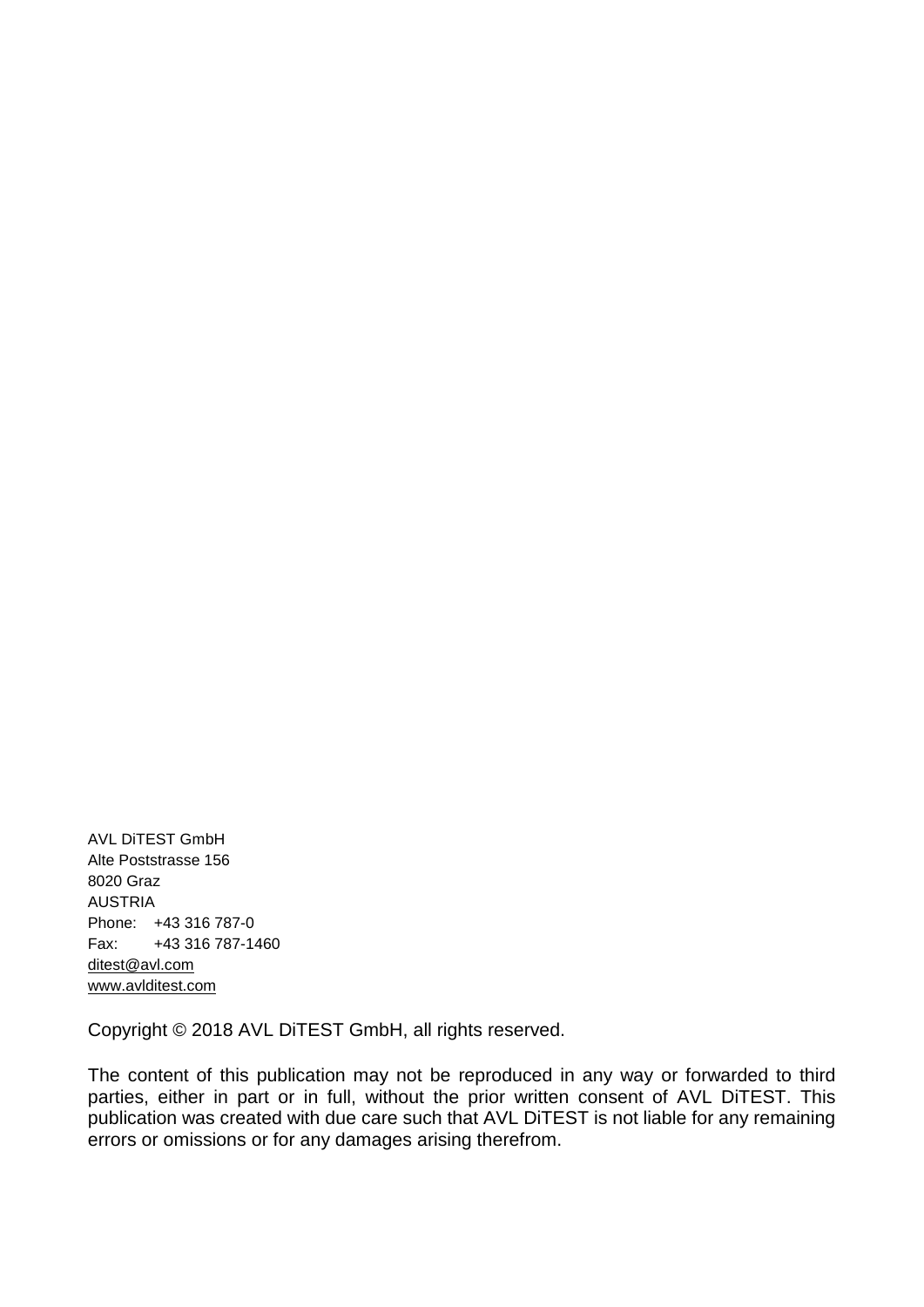# <span id="page-2-0"></span>**Warning and safety instructions**

This user manual contains important **warning and safety instructions** that must

be observed by the user. The product is intended only for the highly specific use described in the user manual. The most important prerequisites and safety measures for the use and operation of

the product are also described to ensure faultless operation. No warranty can be given and no liability is assumed for applications exceeding the

described intended use, irrespective of observance of the necessary prerequisites and safety measures.

The product must only be used and operated by personnel who, based on their qualifications, are capable of adhering to the necessary safety measures during use and operation. Only accessories and consumables supplied by AVL DiTEST or approved by AVL DiTEST must be used. The measurement results obtained from the product in question depend not only on the correct functioning of the product, but also on a series of general conditions. The results delivered by the product must, therefore, be evaluated by a specialist (e.g. plausibility check) before further action is taken on the basis of a delivered measurement.

Adjustment and maintenance works on open live devices may only be performed by trained specialists who are aware of the associated danger.

The product may only be repaired in the factory of origin or by specialists specifically trained to perform such repair.

When using the product, it must be ensured by a specialist that the test object or test system is not brought into any operational state that could result in damage to goods or endangerment of people.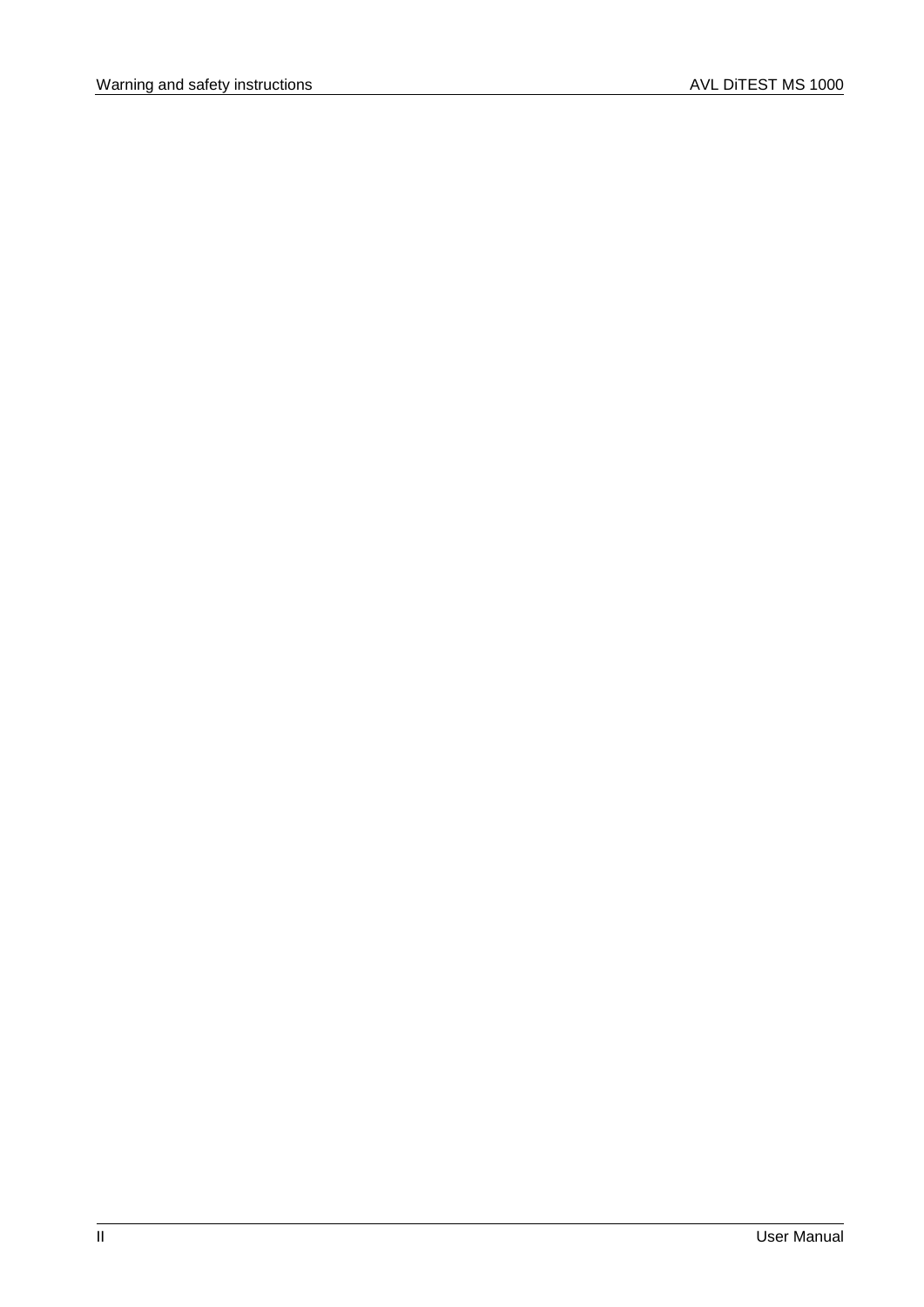

# <span id="page-4-0"></span>**SAFETY INSTRUCTIONS**

### **WARNING**

**Read all instructions carefully!**

### **DANGER**



#### **Danger of death due to electrical voltage on vehicles with high-voltage systems**

Deadly high voltages are present on the HV energy store (HV battery) and on parts connected to it!

Make sure no-one can come into contact with the connections on the HV battery, connecting cables of the HV battery or other parts under high voltage!



### **WARNING**

### **Danger to life by electric potential on the ignition system**

The ignition system carries a deadly high voltage! Do not touch the ignition system while the motor is running!



### **WARNING**

### **Danger to life by electric potential on vehicles with Xenon light**

A lighting system that uses a xenon light carries a deadly high voltage! Do not touch the components of the xenon light while the lighting is turned on!



#### **Danger from harmful or irritating substances**

When performing measurements on the running motor in closed rooms (workshops, test halls, etc.), extract the vehicle exhaust gases and ventilate the rooms thoroughly!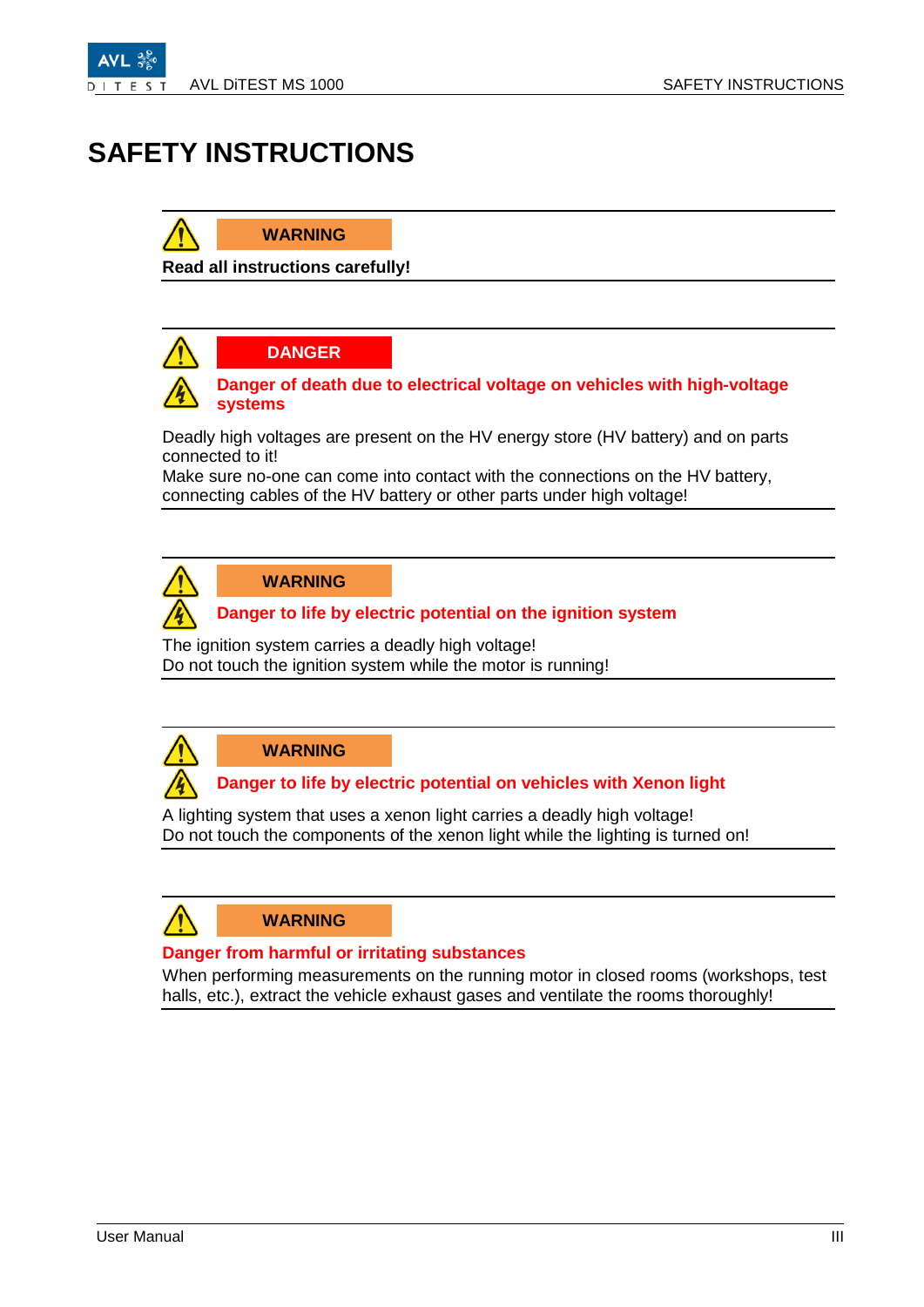

#### **WARNING**

#### **Danger of burns from hot parts**

Measurements must be performed at normal motor operating temperature or in accordance with the test specification! Do not touch hot parts such as the motor, motor components or any of the entire exhaust system! Use cooling fans if necessary!



#### **WARNING**

#### **Danger of injury due to rotating parts**

Wherever possible, any work in the engine compartment should be performed while the engine and ignition are off!

Do not touch any rotating parts such as alternator, radiator fan or their drives (e.g. drive belts)!

### **WARNING**

#### **Risk of explosions due to pyrotechnical setups and restraint systems**

- **Testing and assembly work may only be performed by trained personnel!**
- Never test the igniter with a multimeter!
- Only perform system tests with approved testing equipment!
- Disconnect the battery when working on the airbag system!
- When reconnecting the battery, the ignition must be turned off and there must be no person inside the vehicle.
- Always store the airbag unit with the discharge side facing upwards or according to the storage specifications!
- Never leave the airbag unit lying around unattended!
- Protect the airbag unit against flying sparks, open fire and temperatures above 100°C (212°F)!
- Do not transport the airbag unit in the passenger space!
- Do not allow the airbag unit to come into contact with oil, grease or cleaning agents!
- An airbag unit that has been dropped from a height greater than 0.5 m (19.7 in.) must be renewed!
- **Dispose of untriggered airbag units!**
- Do not open or repair the airbag unit!

### **WARNING**

#### **Risk of explosion or fire due to gases and/or vapors**

Do not operate the device in the vicinity of open fuel tanks or below a minimum height of 460 mm above the workshop floor because, otherwise, there is a risk of explosion or fire due to gases and/or vapors.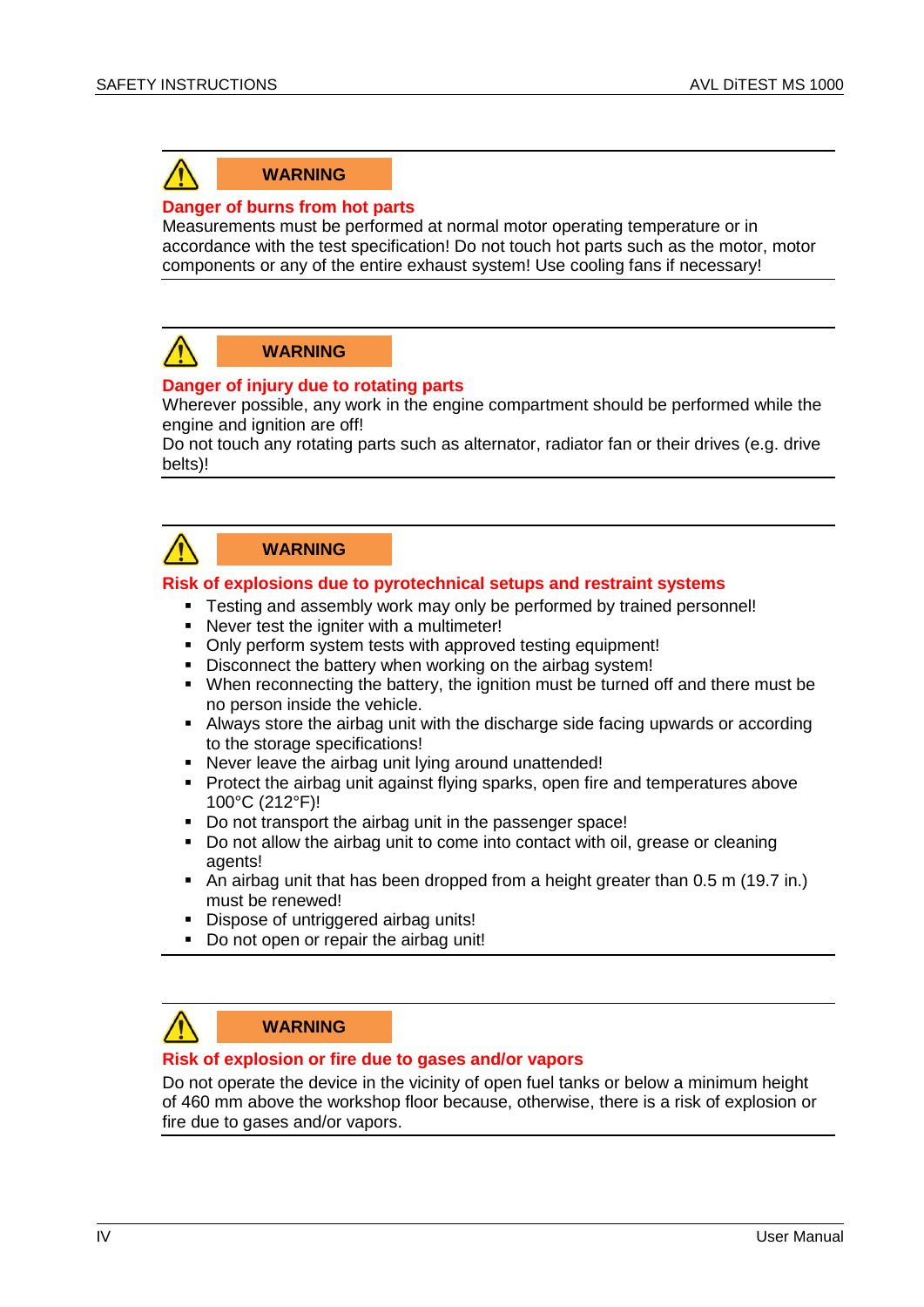



**WARNING**

#### **Risk due to improper use**

Only use the device as described in the manual.

When the device is used in a way it is not intended for, the protection provided by the device may be impaired.

Use only the devices and components recommended by the manufacturer.



**WARNING**

### **Risk due to improper use**

Device without rated overvoltage category - limits 500 V DC and 250 V AC. The device must not be used in the measurement categories II, III and IV.



**WARNING**

#### **Risk due to improper repair**

Unauthorized opening or improper repair of the device can cause considerable risks.



#### **Risk due to radio wave radiation**

FCC and FAA regulations prohibit the use of wireless HF devices in the air because their signals can interfere with important instruments aboard aircrafts.



### **CAUTION**

Make sure measurement cables are laid safely while the motor is running! The cables must not hang over the edges of tables, benches or desks. They must not get in touch with hot manifolds or rotating fan blades.



The use of extension cables is prohibited. Use only required cables.

# **KEEP THESE INSTRUCTIONS!**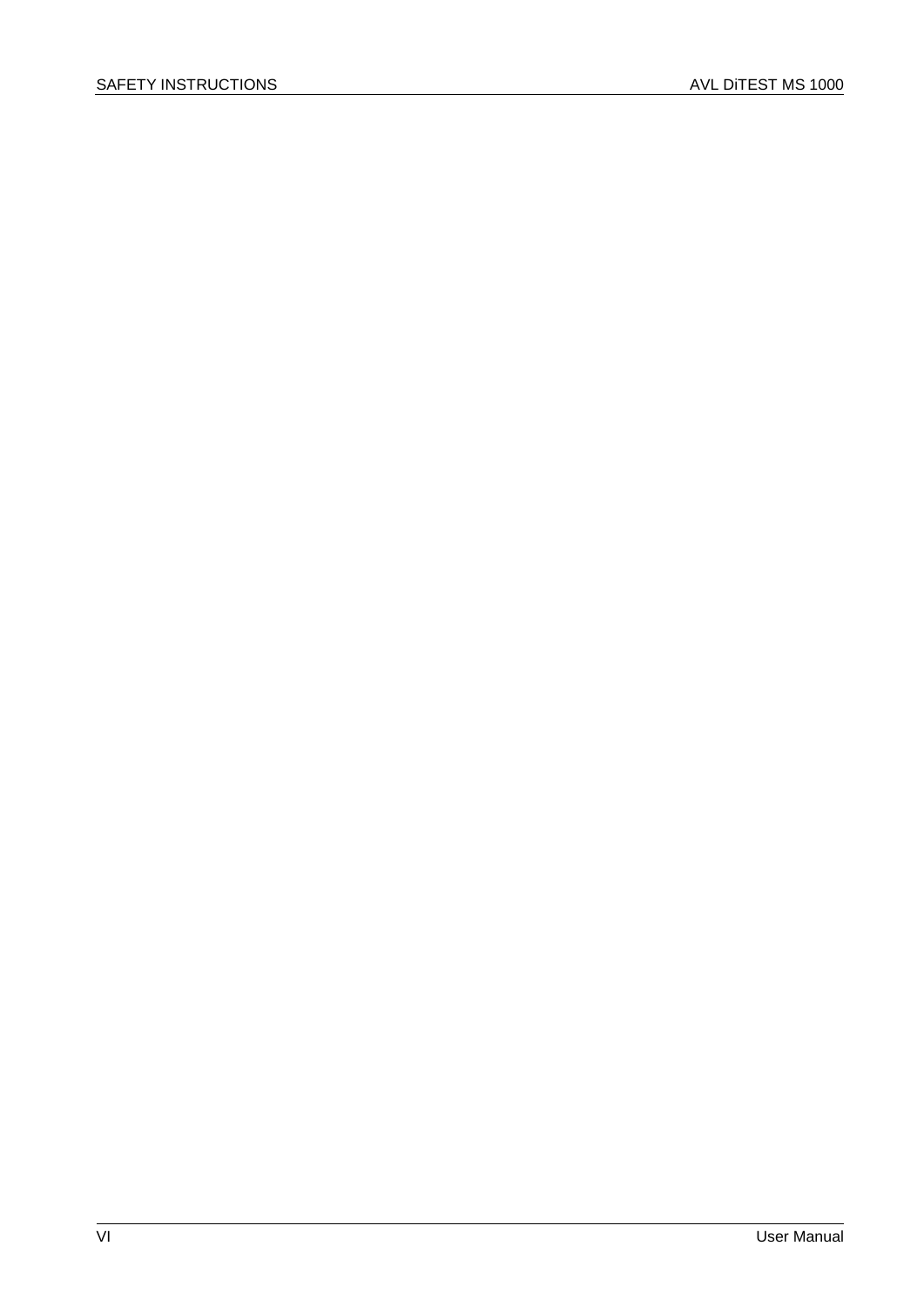# **Contents**

| 1              | 1.1<br>1.2<br>1.3<br>1.4 |                                                    |  |
|----------------|--------------------------|----------------------------------------------------|--|
| $\overline{2}$ |                          |                                                    |  |
| 3              |                          |                                                    |  |
| 4              |                          |                                                    |  |
| 5              |                          |                                                    |  |
| 6              | 6.1                      | 6.1.1<br>6.1.2<br>6.1.3                            |  |
|                | 6.2                      | 6.2.1<br>6.2.2<br>6.2.3<br>6.2.4<br>6.2.5<br>6.2.6 |  |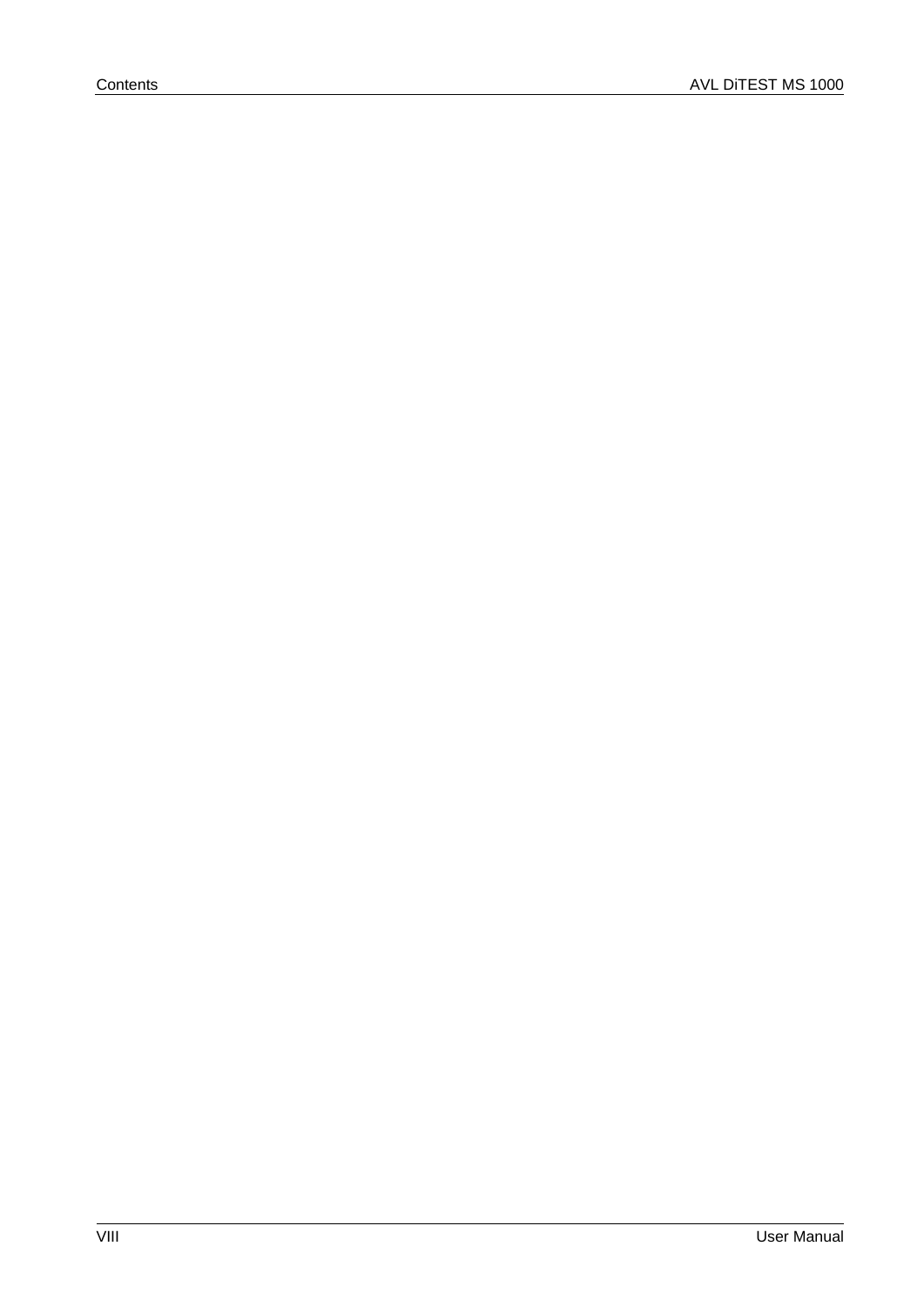# <span id="page-10-0"></span>**1 General**

### <span id="page-10-1"></span>**1.1 General Description**

#### **AVL DiTEST MULTISENSE 1000 (MS 1000)** is an accessory for the **AVL DiTEST SCOPE 1200/1400**.

The AVL MS 1000 is:

- **EXECT** an ignition timing stroboscope for the timing of ignition points
- an LED flashlight with dimming function
- a dynamic luxmeter to measure luminous intensity and sensitivity
- **an optical light reflex sensor, e.g. for speed recognition or motion detection.**
- a dynamic microphone to detect an analogue acoustic signal for signal analysis and relative noise measurement
- a stethoscope to display relative hardware-based (mechanical) vibration
- a magnetic field detector to record signals from installed magnetic sensors, for instance to define the magnetic sensor side in the case of wheel bearings. (in removed state)

The MS 1000 offers practical handling, intuitive operation and multiple mounting options. Its functionality is strengthened by haptic and acoustic feedback from certain signals and set-up operations.

Communication and data provision are realized with the measuring device AVL DiTEST SCOPE 1200/1400

Always use this user manual together with the user manuals:

- **AVL DITEST SCOPE 1200/1400**
- AVL DiTEST DSS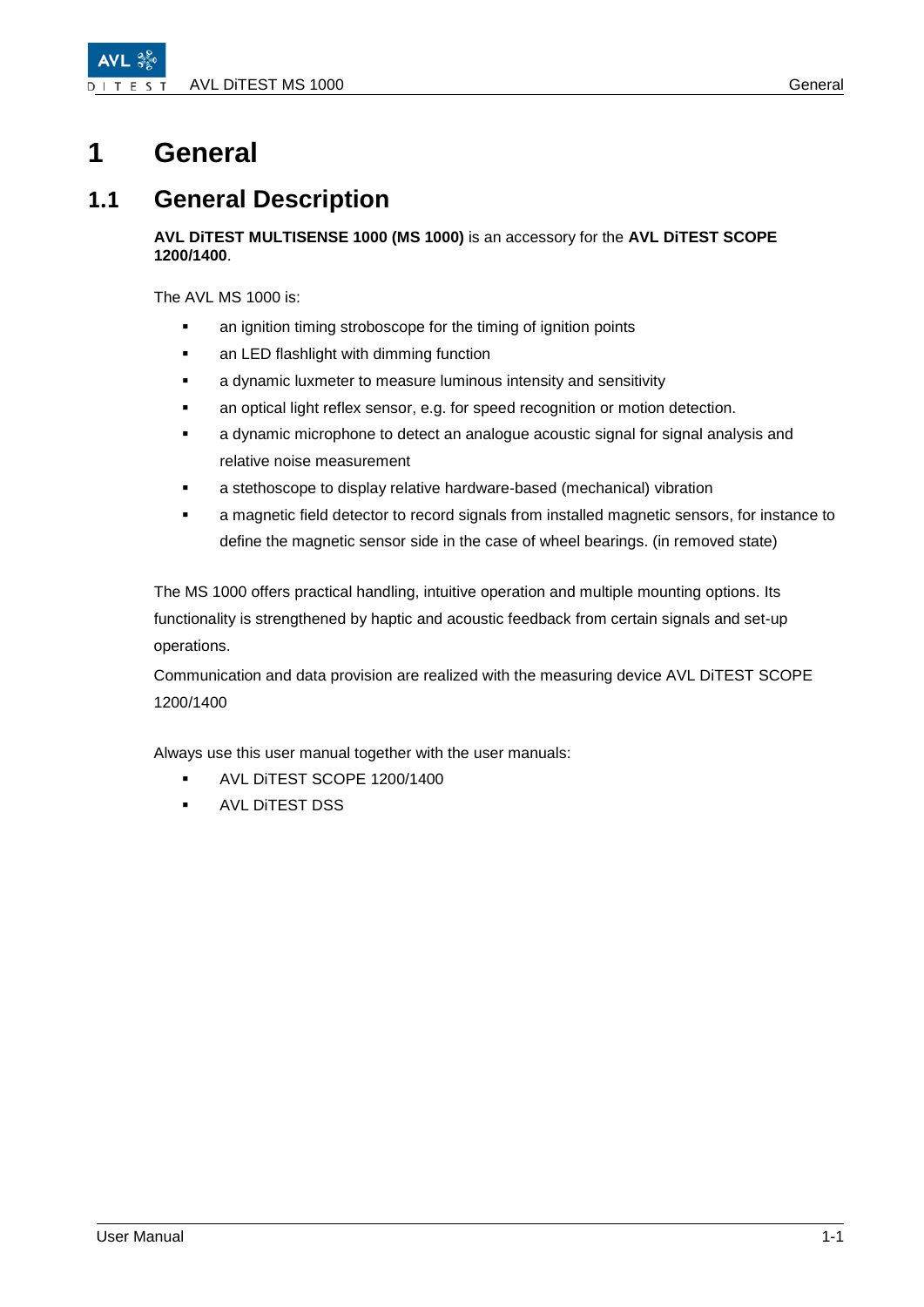### <span id="page-11-0"></span>**1.2 Top view**



keeping pressed for extended period of time:

Light source is activated

After letting go, the previous state is restored

- one-time activation: Light source is activated and remains activated
	- pressing again restores the previous state
- (3) LEDs LED blue: operational readiness LED green: status display (4) Cable with plug for connection to AVL DiTEST SCOPE 1200/1400
- (5) Magnetic field sensitive sensor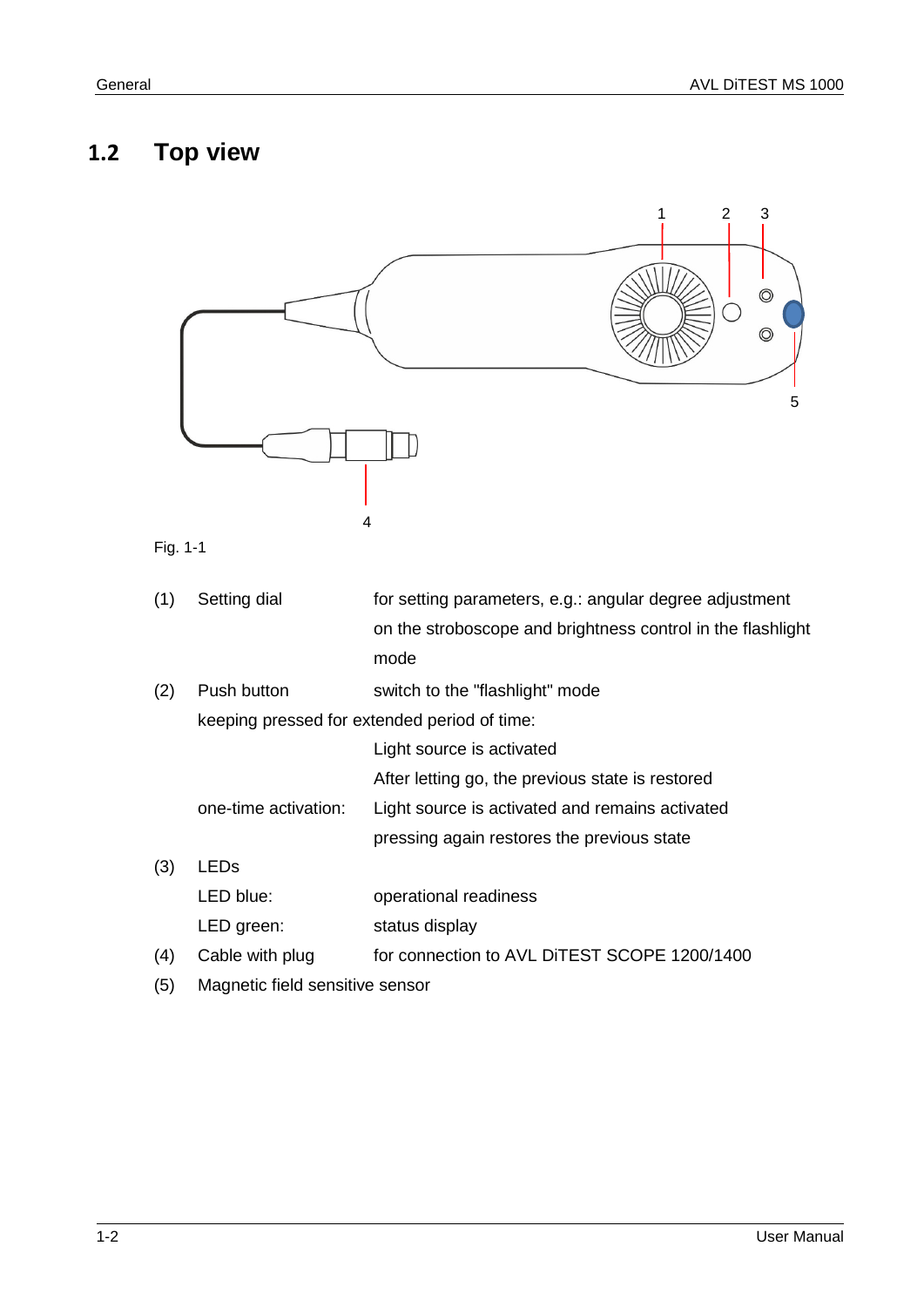

## <span id="page-12-0"></span>**1.3 Side view**



Fig. 1-2

| (1) | Push button | Function depending on the current mode of operation        |
|-----|-------------|------------------------------------------------------------|
|     |             | (stroboscope flashlight release)                           |
| (2) | Holes       | for the various fixing options for the AVL DITEST MS 1000  |
|     |             | by means of commercially available fixing devices from the |
|     |             | photo and camera sector                                    |

### <span id="page-12-1"></span>**1.4 Frontal view**



Fig. 1-3

(1) Microphone for acoustic signal pick-up and thread for screwing in the stethoscope rod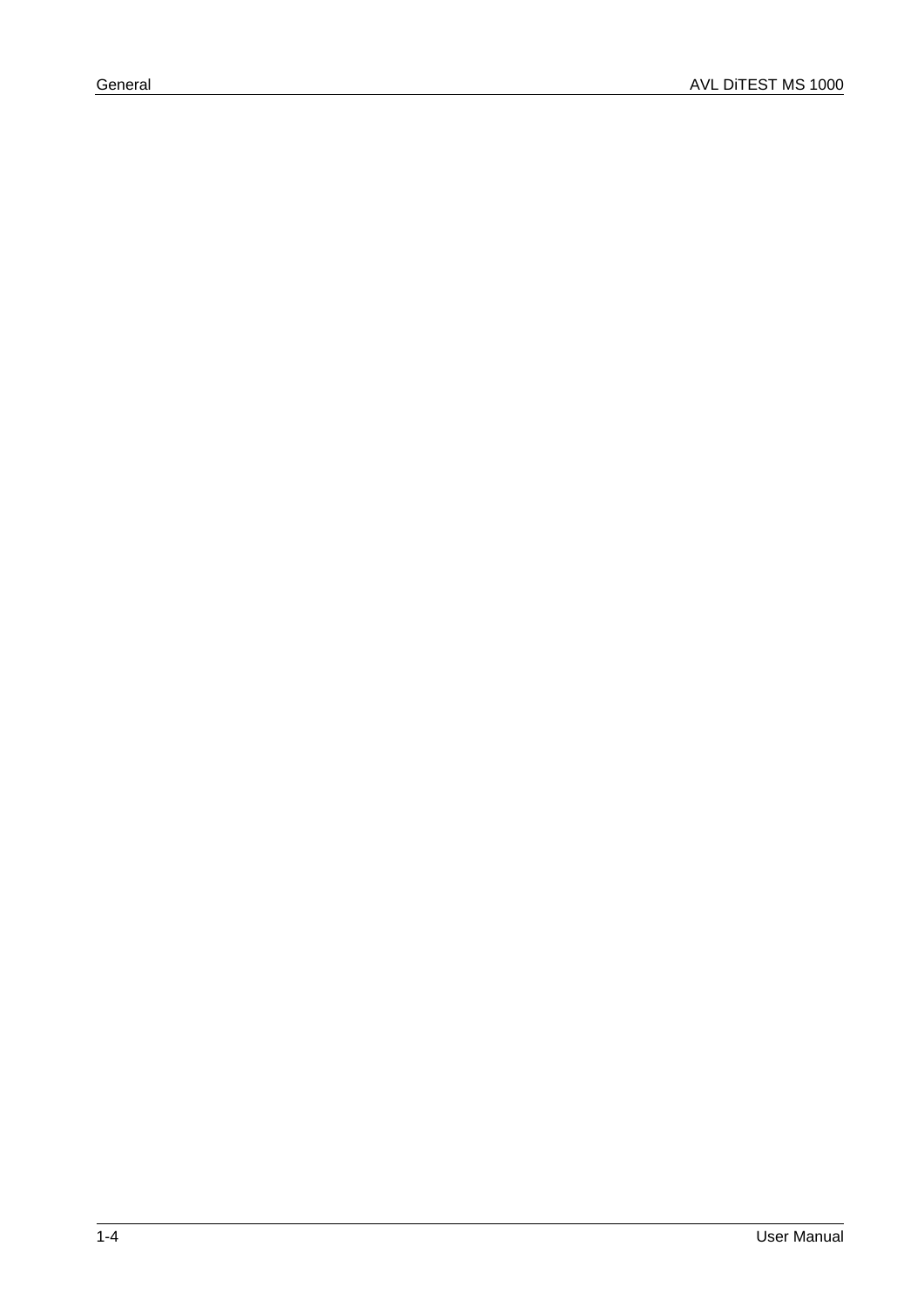

# <span id="page-14-0"></span>**2 Start-up**

#### **AVL DiTEST SCOPE 1400/1200**

Basically you can connect the AVL DiTEST MS 1000 to all 4 channels (Scope 1200: 2). For the functions "*Stroboscope*" and "*Ignition angle*", you have to connect AVL DiTEST MS 1000 to CH1. In addition, you need a trigger signal on CH2.

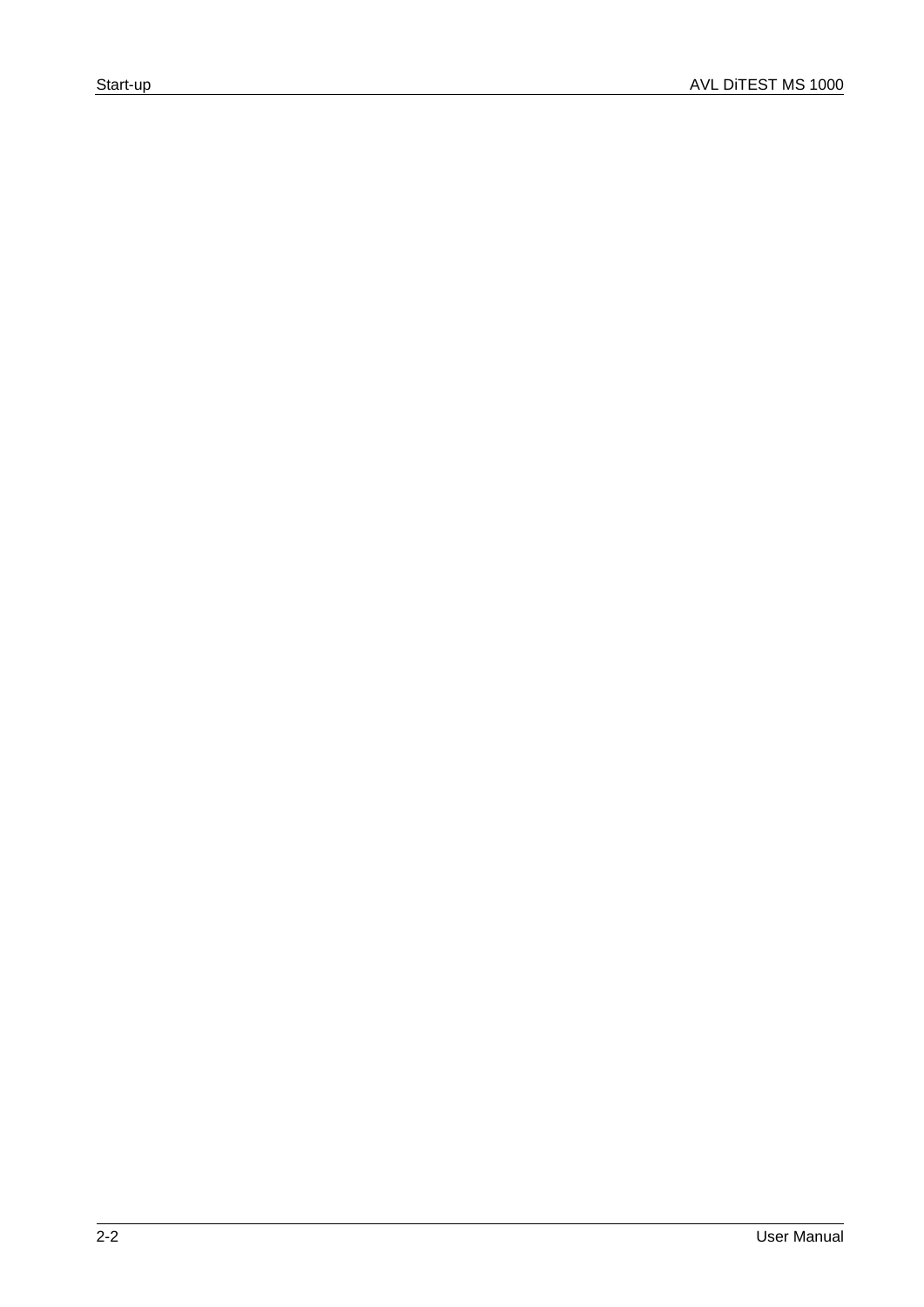

**AVL** 

# <span id="page-16-0"></span>**3 Measuring With AVL DiTEST MS 1000**

Start the AVL DiTEST MS 1000.



Fig. 3-1

| Tap |  | (universal oscilloscope). |
|-----|--|---------------------------|
|-----|--|---------------------------|

|                | <b>Universalscope</b>                                                                                                              |                                                       |
|----------------|------------------------------------------------------------------------------------------------------------------------------------|-------------------------------------------------------|
|                | Ch1<br>Ch2<br>Ch3<br>Ch4<br>١v<br>---                                                                                              | Ch <sub>1</sub><br>×                                  |
| 3              |                                                                                                                                    | U                                                     |
| $\overline{2}$ |                                                                                                                                    | R<br>1100                                             |
|                |                                                                                                                                    | 11800<br>P <sub>100</sub>                             |
| $\theta$       |                                                                                                                                    | KV                                                    |
| $\overline{1}$ |                                                                                                                                    | <b>TRIG</b><br><b>TEMP</b>                            |
| $\overline{z}$ |                                                                                                                                    | pCyl<br><b>OBD</b>                                    |
| $\overline{3}$ | 16ms<br>17 <sub>ms</sub><br>19ms<br>$1$ ms<br>2 <sub>ms</sub><br>$13$ ms<br>4 <sub>ms</sub><br>5 <sub>ms</sub><br>18 <sub>ms</sub> | Microphone<br>Luxmeter                                |
|                | $\left  - \right $<br>Trigger<br>니<br>1 <sub>ms</sub>                                                                              | Stethoscope<br>Magnetic                               |
| Cancel         | Π<br><b>MO</b><br>⊁⊬<br>Single shot<br>Zoom<br>Ref on<br>Freeze<br><b>Cursor II</b><br>Managing                                    | <b>M<sup>L</sup></b> Optical<br>Report<br><b>STIM</b> |

Fig. 3-2

In the pop-up menu "*Sensor*", select the respective sensor (in the example: microphone).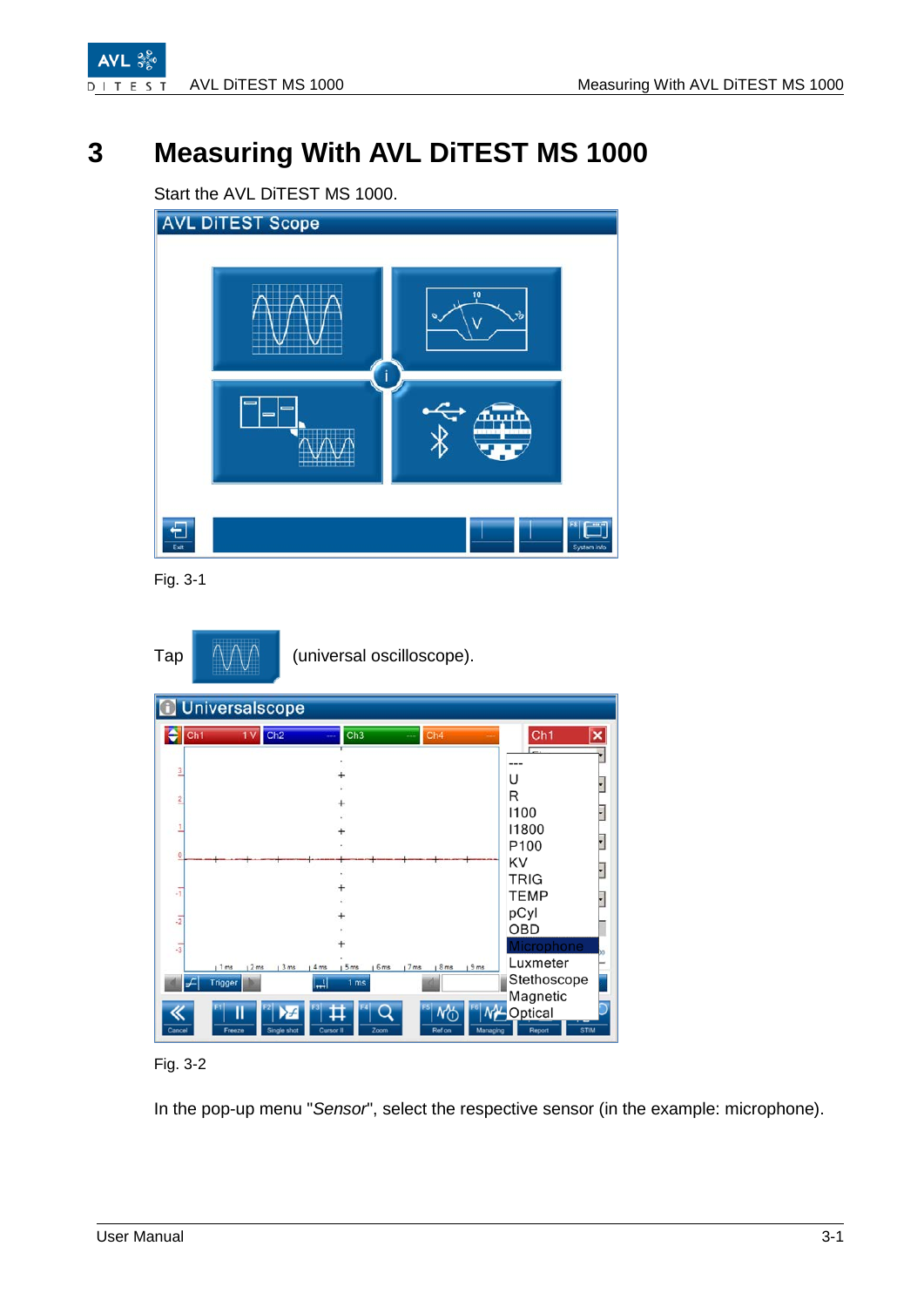The test result is displayed.



Fig. 3-3

Here, the acoustic signals from the microphone are graphically represented. For the various adjustment options, please refer to the user manual AVL DiTEST SCOPE 1200/1400.

In the pop-up menu "*Sensor*", you can currently also select the sensors: luxmeter, stethoscopes, magnetic and optical.

### **Luxmeter:**

Here, the signals of an optical sensor are graphically represented.

#### **Stethoscopes:**

By means of a screw-in stethoscope rod (see chapter 1-4 front view), the structure-borne noise signals, e.g. of a fuel injector housing during targeting with the stethoscope rod, are graphically represented by means of the microphone installed in the AVL DiTEST MS 1000.

#### **Magnetic:**

Here, the signals of a magnetic field sensor (see chapter 1-2 top view) are graphically represented.

### **Optical:**

The sensor emits a light ray which can be directed to a point. (e. g.: to a reflector tag). A stick-on reflector tag (not included in the scope of delivery) shows reflector pulses and so, for example: speed can be measured.

### *NOTE*

The acquisition of all signals is only relative and they do not represent absolute values!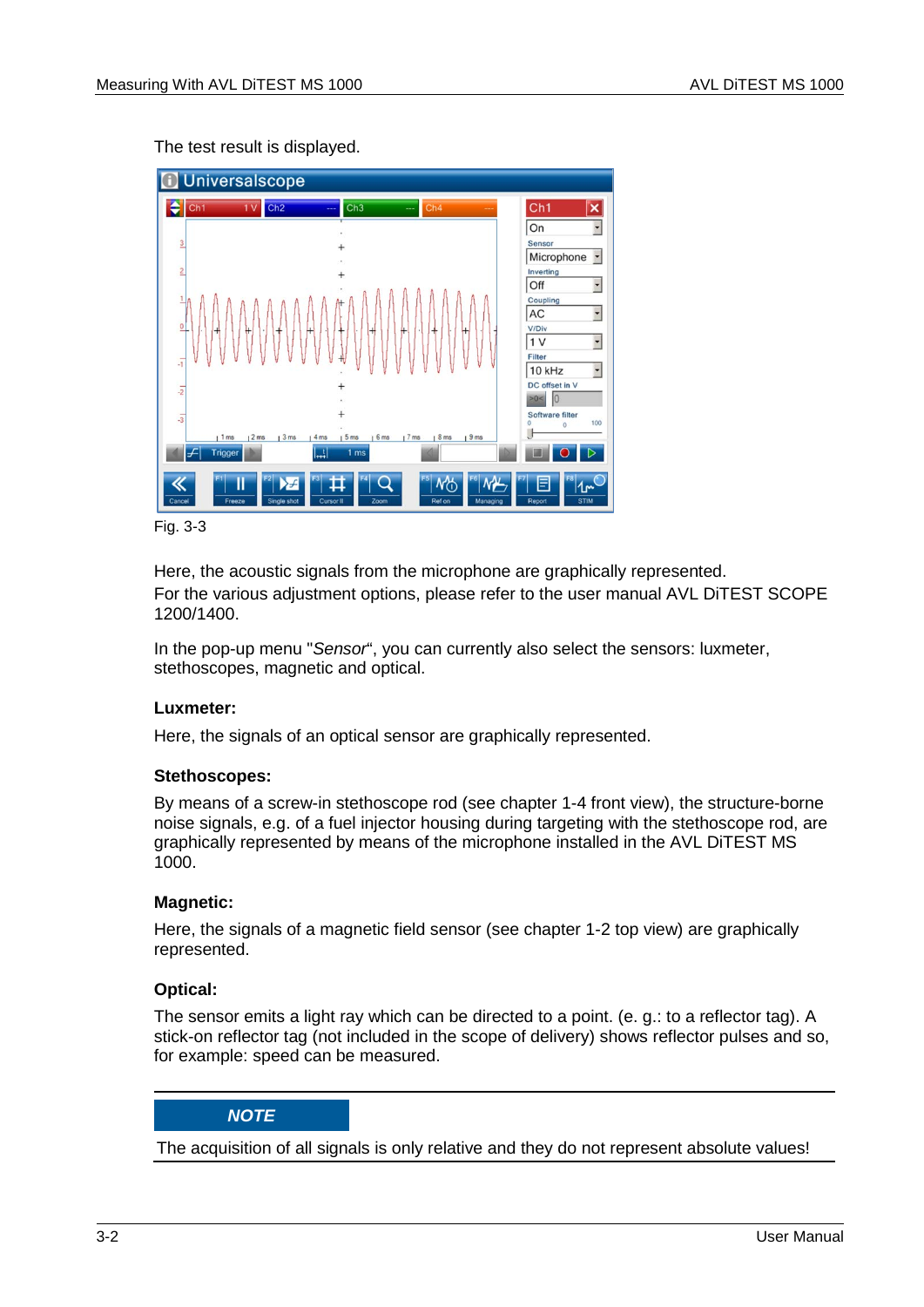

### **Stroboscope and ignition angle**



Fig. 3-4

In the main menu, tap  $\sqrt{\frac{1}{2} + \frac{1}{2}}$  (special measurements). Special measurements ((و) **WLAN** test ⋩ Stroboscope Dwell angle

 $\frac{1}{\sqrt{2}}$ 

Fig. 3-5

Select stroboscope or ignition angle.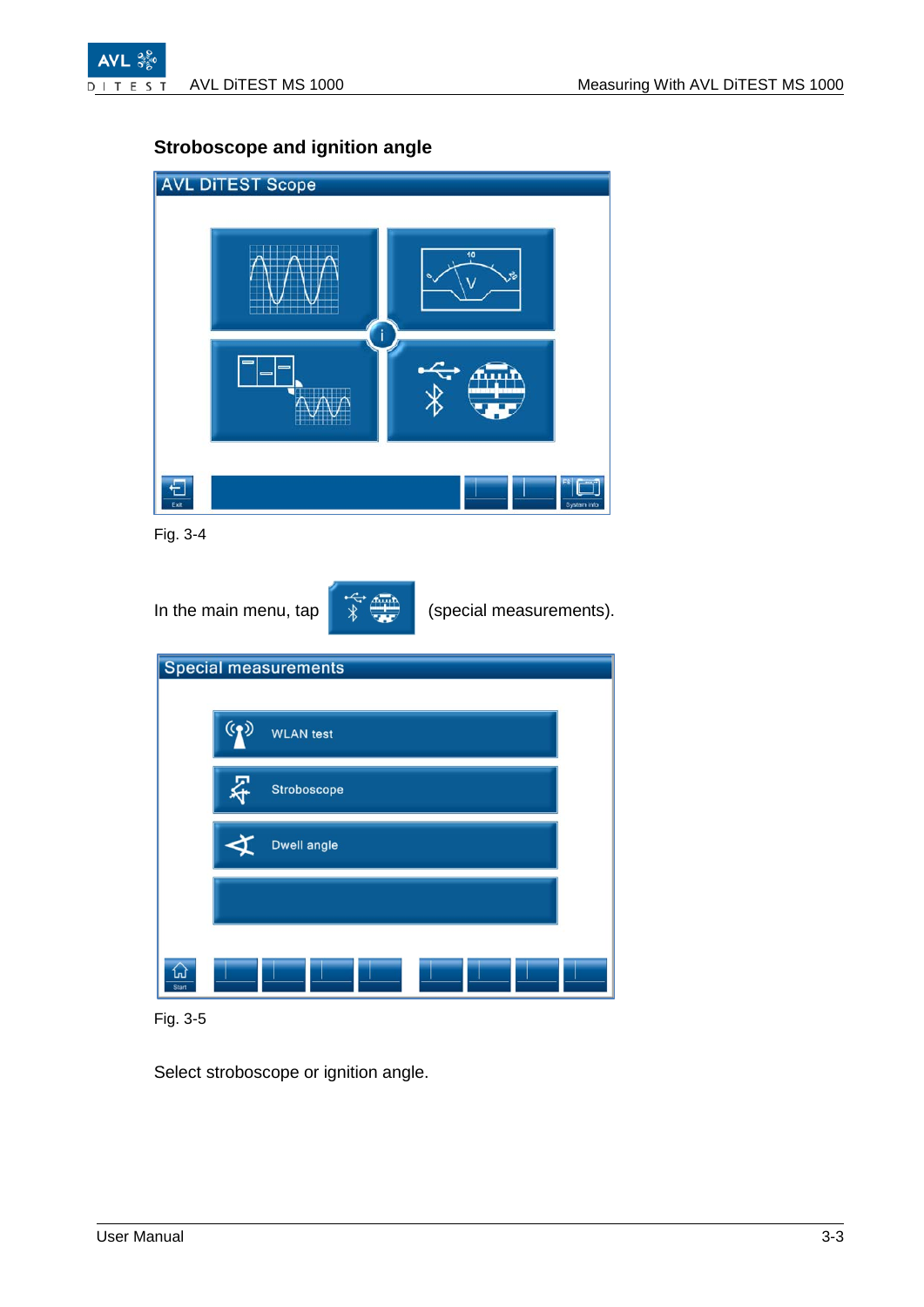A screen with connection information opens.



Fig. 3-6

The test result is displayed.

| Stroboscope        |                      |            |                                    |
|--------------------|----------------------|------------|------------------------------------|
| <b>RPM</b>         |                      |            |                                    |
|                    | 5540                 | <b>RPM</b> | 554                                |
| Ignition point     |                      |            |                                    |
|                    |                      | そ<br>°CA   |                                    |
| stroke<br>4-stroke |                      |            | State: OK                          |
| Cancel             | F <sub>2</sub><br>F3 | Freeze     | F <sub>6</sub><br>Ш<br>Ε<br>Report |

Fig. 3-7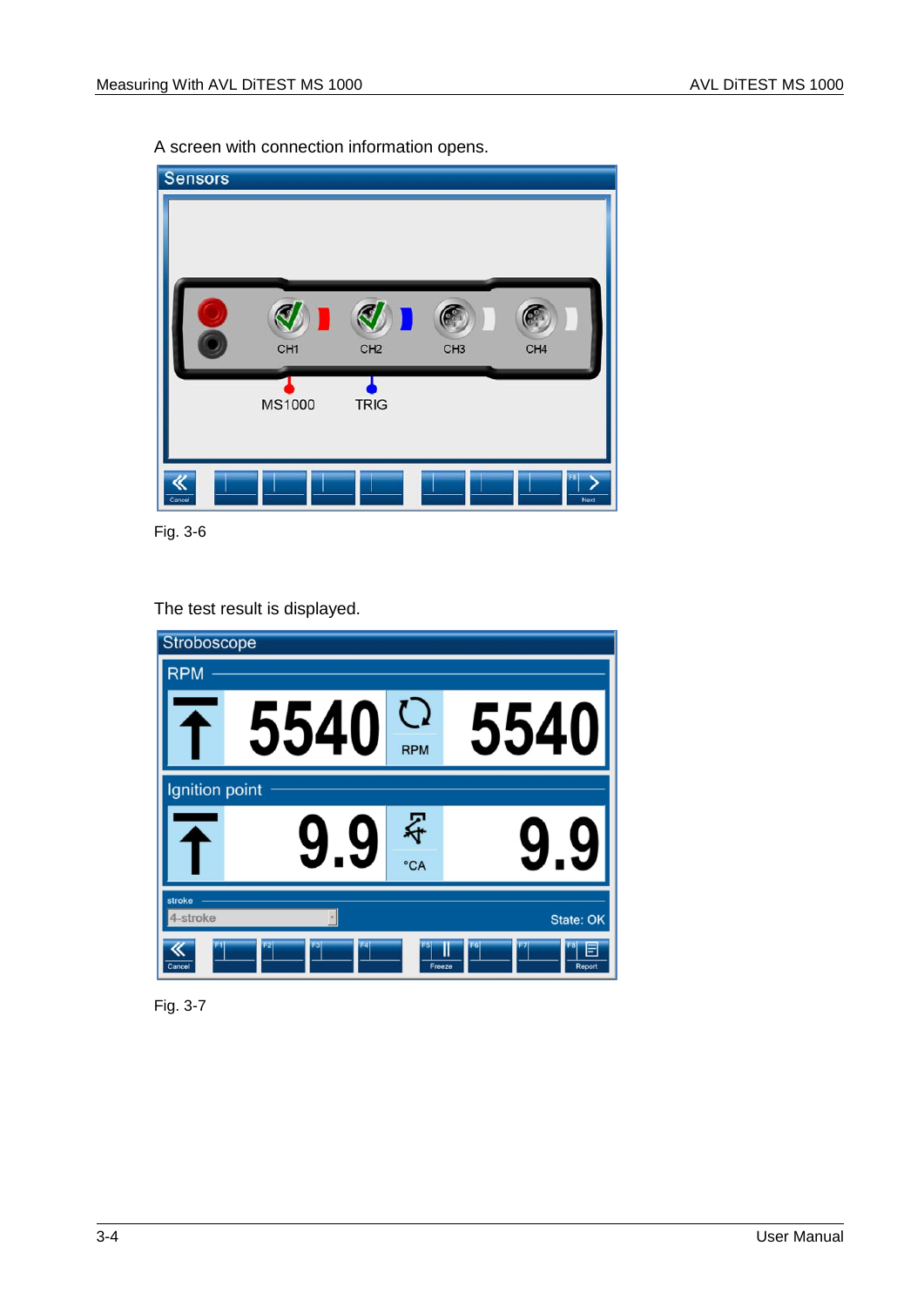AVL  $\frac{3}{9}$ AVL DITEST MS 1000 Maintenance and Care DITES  $\mathsf{T}$ 

# <span id="page-20-0"></span>**4 Maintenance and Care**

As to that, take notice of:

- User manual AVL DiTEST SCOPE 1400/1200, chap. 4 *"Maintenance and Care*".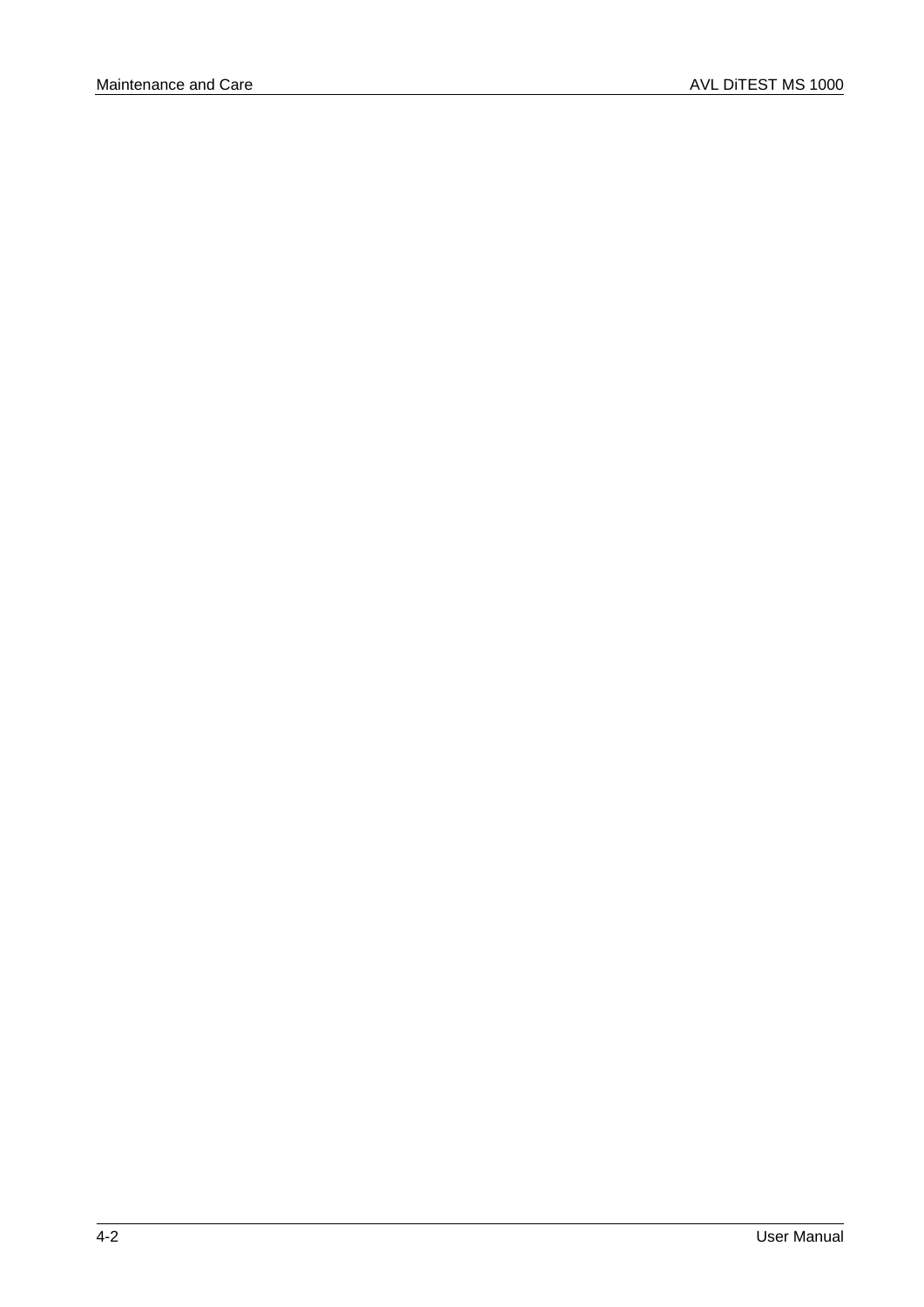

# <span id="page-22-0"></span>**5 Faults and Clearance**

As to that, take notice of:

- User manual AVL DiTEST SCOPE 1400/1200, chap. 5 "*Faults and Clearance*".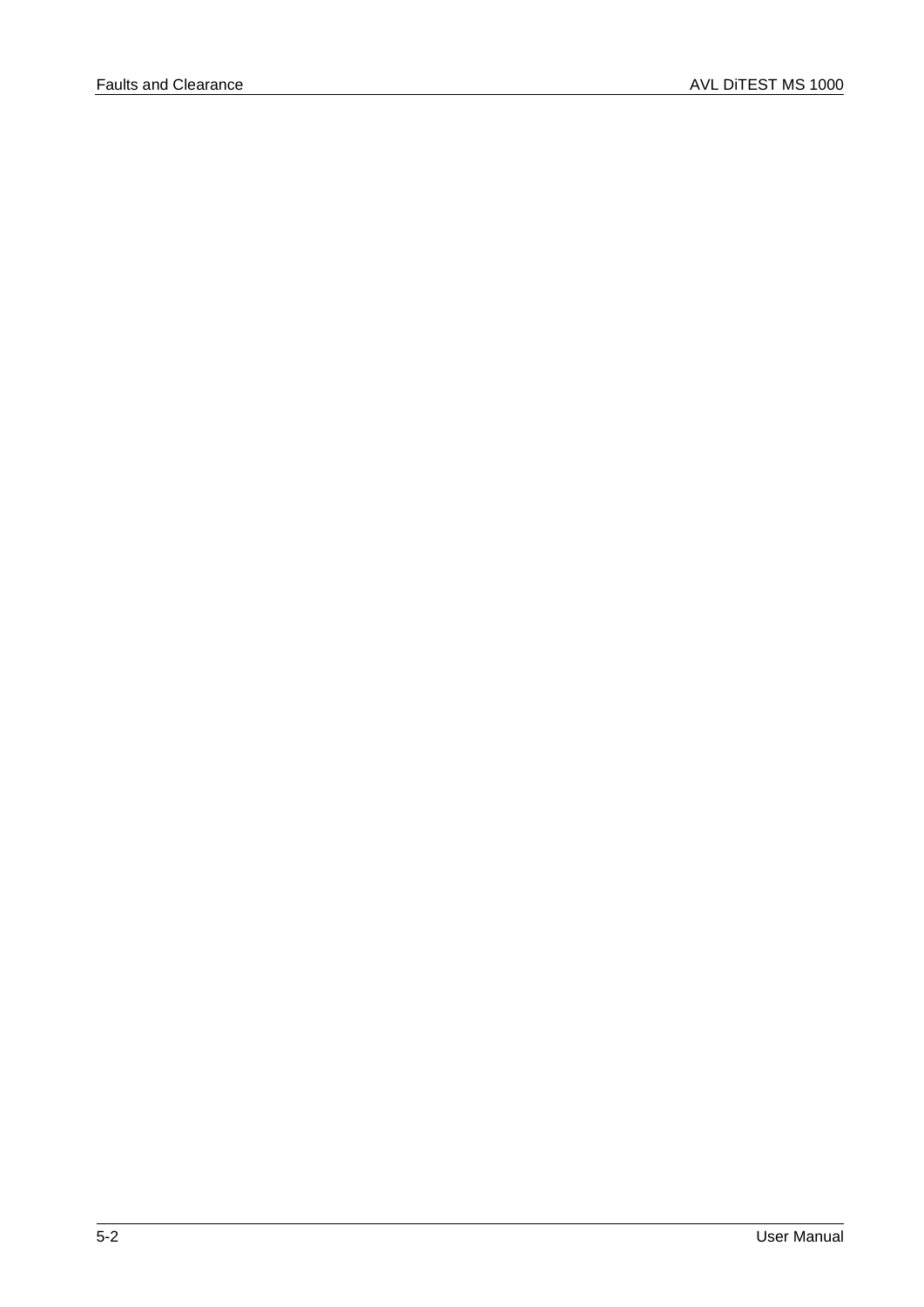# <span id="page-24-0"></span>**6 Technical Data**

### <span id="page-24-1"></span>**6.1 General Specifications**

### <span id="page-24-2"></span>**6.1.1 Power Supply**

| <b>Parameters</b>   | <b>Specification</b>    |
|---------------------|-------------------------|
| <b>Power supply</b> | Via AVL Scope 1200/1400 |
| Max. power input    | 2.4 watt                |
|                     |                         |

### <span id="page-24-3"></span>**6.1.2 Physical/Environmental Characteristics**

| <b>Parameters</b>                  | <b>Specification</b>             |
|------------------------------------|----------------------------------|
| <b>Dimensions</b>                  |                                  |
| <b>Housing</b>                     |                                  |
| Weight                             |                                  |
| <b>Operating temperature range</b> | 0 °C to +50 $\degree$ C          |
| Air humidity                       | 30 % to 95 %                     |
| <b>Operational altitude</b>        | max. 3048 m above mean sea level |
| <b>Storage temperature</b>         | $-20$ °C to $+60$ °C             |
|                                    |                                  |

### <span id="page-24-4"></span>**6.1.3 CE & UL Certification**

| <b>Parameters</b>       | <b>Specification</b>             |
|-------------------------|----------------------------------|
| <b>CE conformity</b>    | 2004/108/EC EMV Directive        |
|                         | 2006/95/EC Low Voltage Directive |
|                         | 1999/5/EC RTTE Directive         |
|                         | EN 61326-1:2006                  |
|                         | EN 55022:2010                    |
|                         | EN 61010-1:2010                  |
|                         | EN 61010-2-030:2010              |
| <b>UL</b> certification | UL-201 garage equipment          |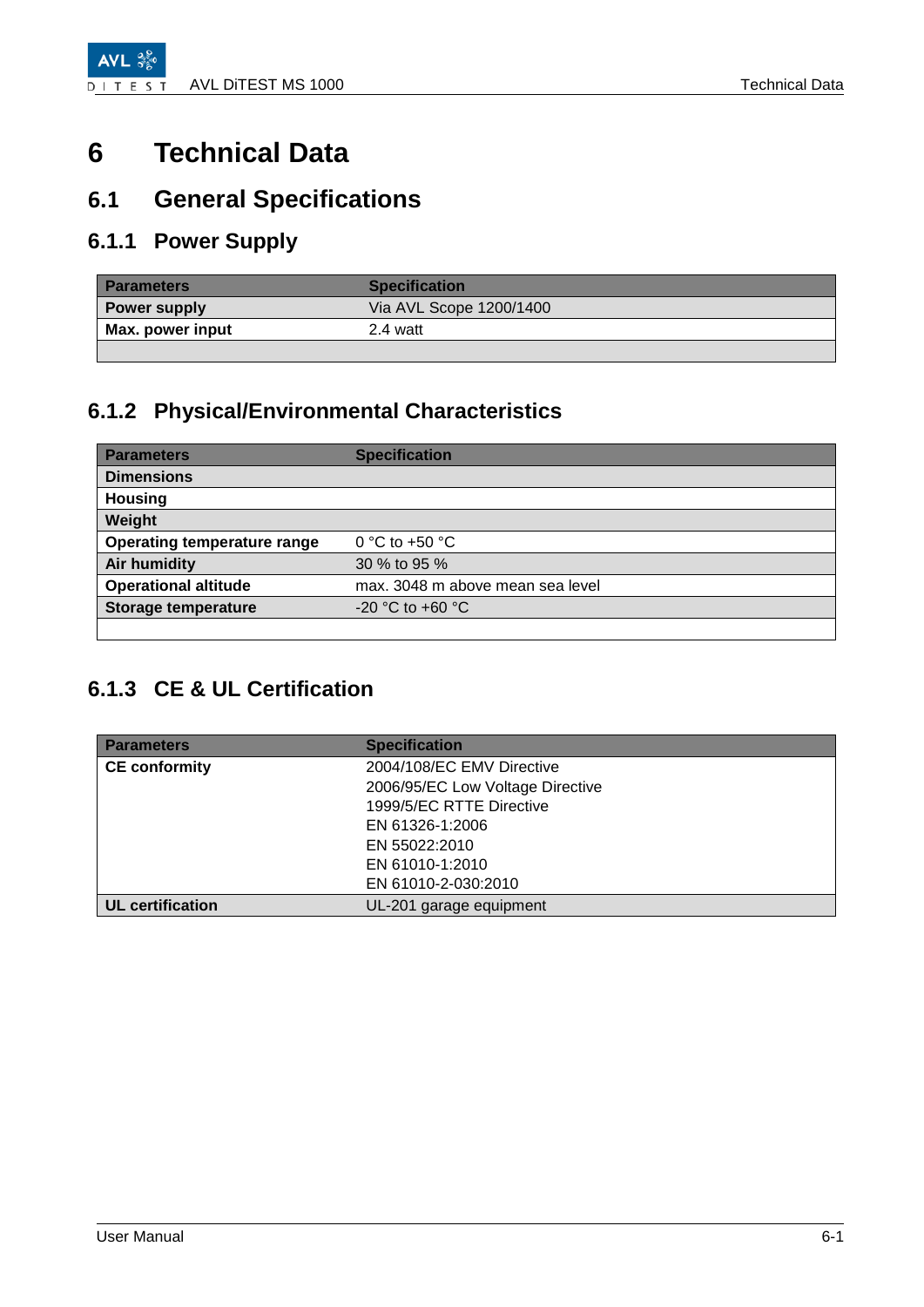### <span id="page-25-0"></span>**6.2 Probes and Adapters**

### <span id="page-25-1"></span>**6.2.1 Optical Tachometer**

| <b>Parameters</b> | <b>Specification</b> |
|-------------------|----------------------|
|                   |                      |
|                   |                      |
|                   |                      |
|                   |                      |
|                   |                      |
|                   |                      |
|                   |                      |
|                   |                      |

### <span id="page-25-2"></span>**6.2.2 Magnetic Tachometer**

| <b>Parameters</b> | <b>Specification</b> |
|-------------------|----------------------|
|                   |                      |
|                   |                      |
|                   |                      |
|                   |                      |
|                   |                      |
|                   |                      |
|                   |                      |
|                   |                      |

### <span id="page-25-3"></span>**6.2.3 Stroboscope**

| <b>Parameters</b> | <b>Specification</b> |
|-------------------|----------------------|
|                   |                      |
|                   |                      |
|                   |                      |
|                   |                      |
|                   |                      |
|                   |                      |
|                   |                      |
|                   |                      |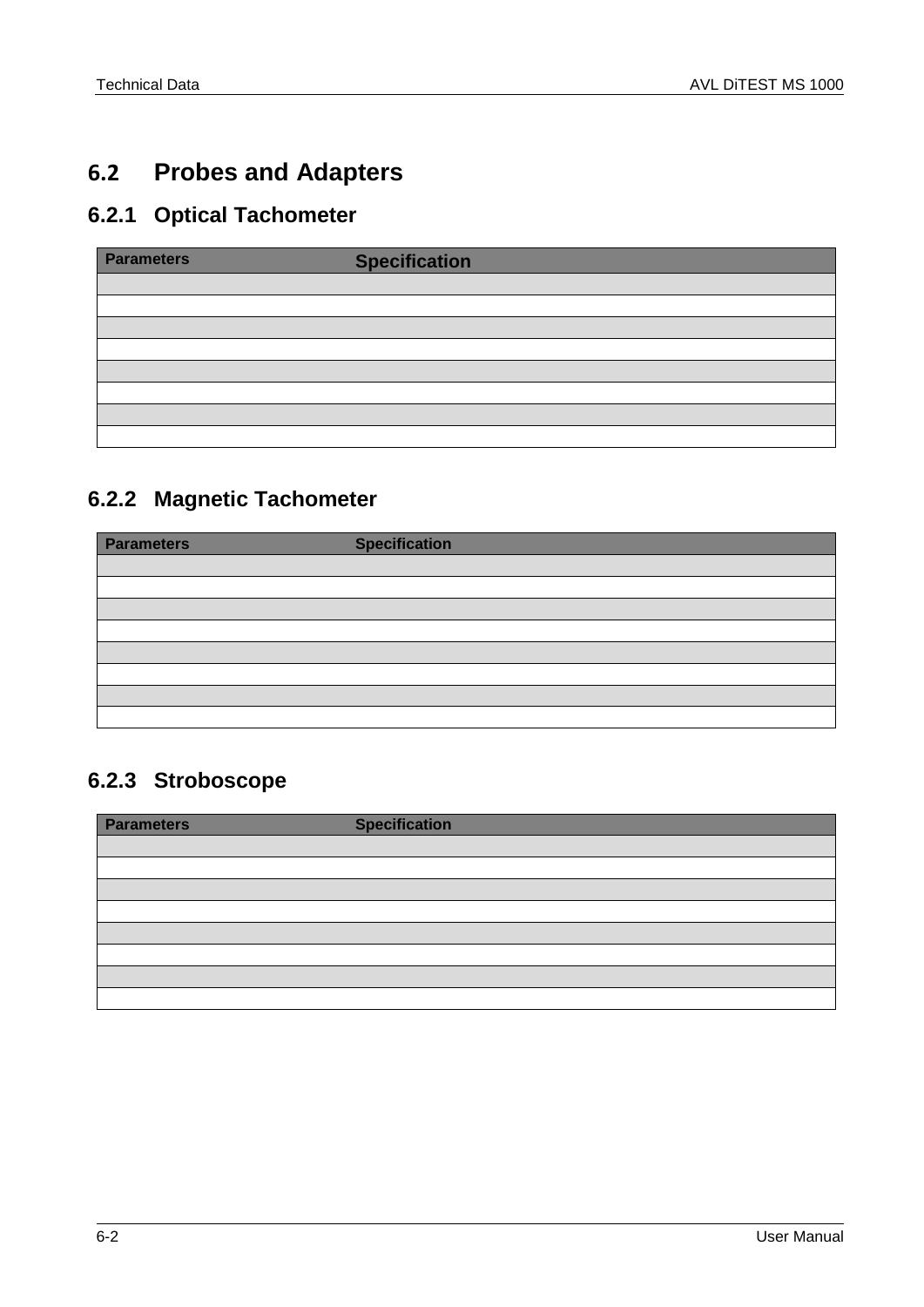

### <span id="page-26-0"></span>**6.2.4 Acoustic Sound Transducer**

| <b>Parameters</b> | <b>Specification</b> |  |
|-------------------|----------------------|--|
|                   |                      |  |
|                   |                      |  |
|                   |                      |  |
|                   |                      |  |
|                   |                      |  |
|                   |                      |  |
|                   |                      |  |
|                   |                      |  |

### <span id="page-26-1"></span>**6.2.5 Contact Mechanical Vibration Sensor**

| <b>Parameters</b> | <b>Specification</b> |
|-------------------|----------------------|
|                   |                      |
|                   |                      |
|                   |                      |
|                   |                      |
|                   |                      |
|                   |                      |
|                   |                      |
|                   |                      |

### <span id="page-26-2"></span>**6.2.6 Luxmeter**

| <b>Parameters</b> | <b>Specification</b> |
|-------------------|----------------------|
| Kilolux [klx]     | 0-130 klx            |
| Frequency         |                      |
|                   |                      |
|                   |                      |
|                   |                      |
|                   |                      |
|                   |                      |
|                   |                      |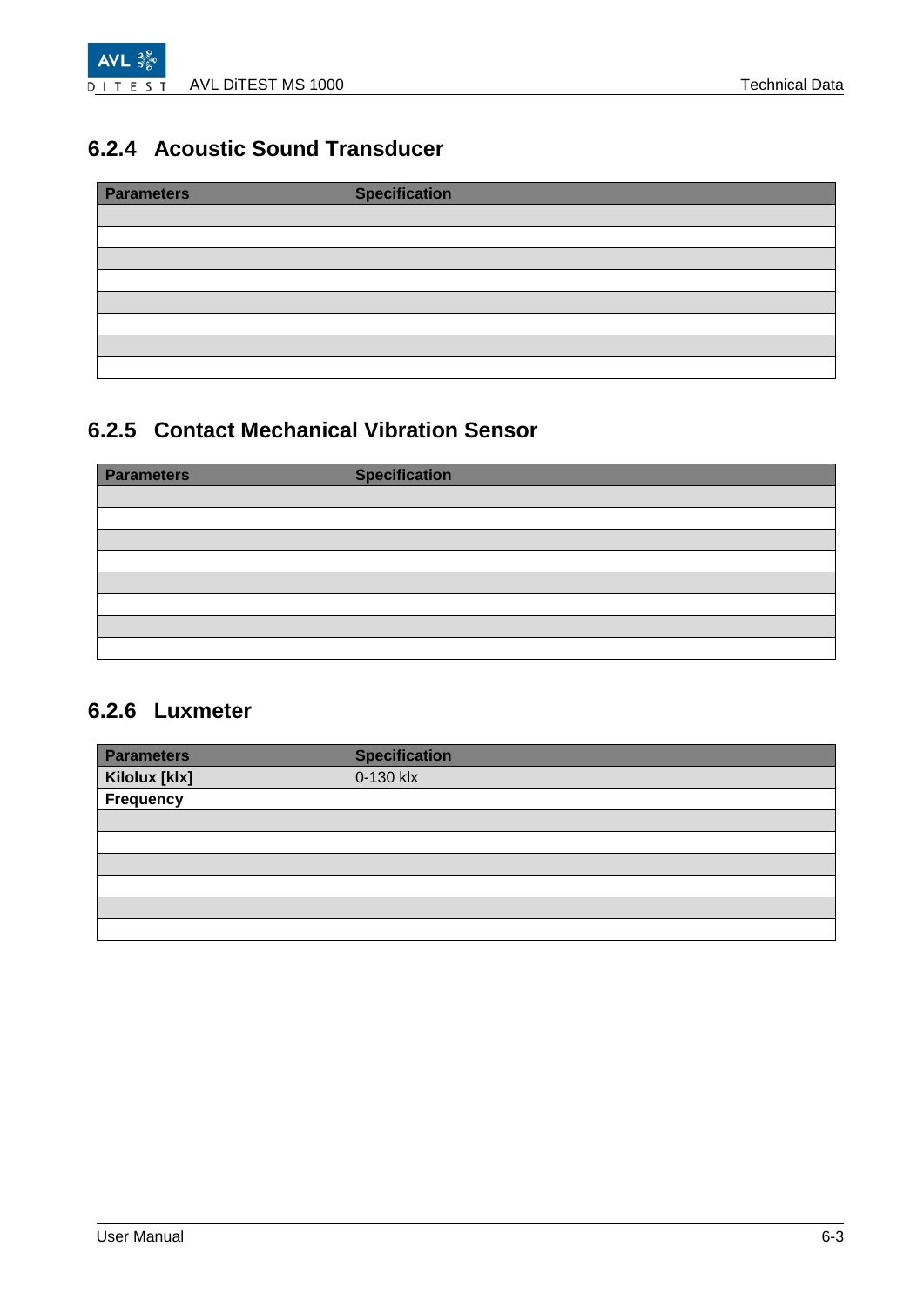### <span id="page-27-0"></span>**6.3 Disposal**



This high-quality electrical and electronic equipment must not be disposed of with domestic waste.

For disposal, it is essential to comply with local legal obligations!